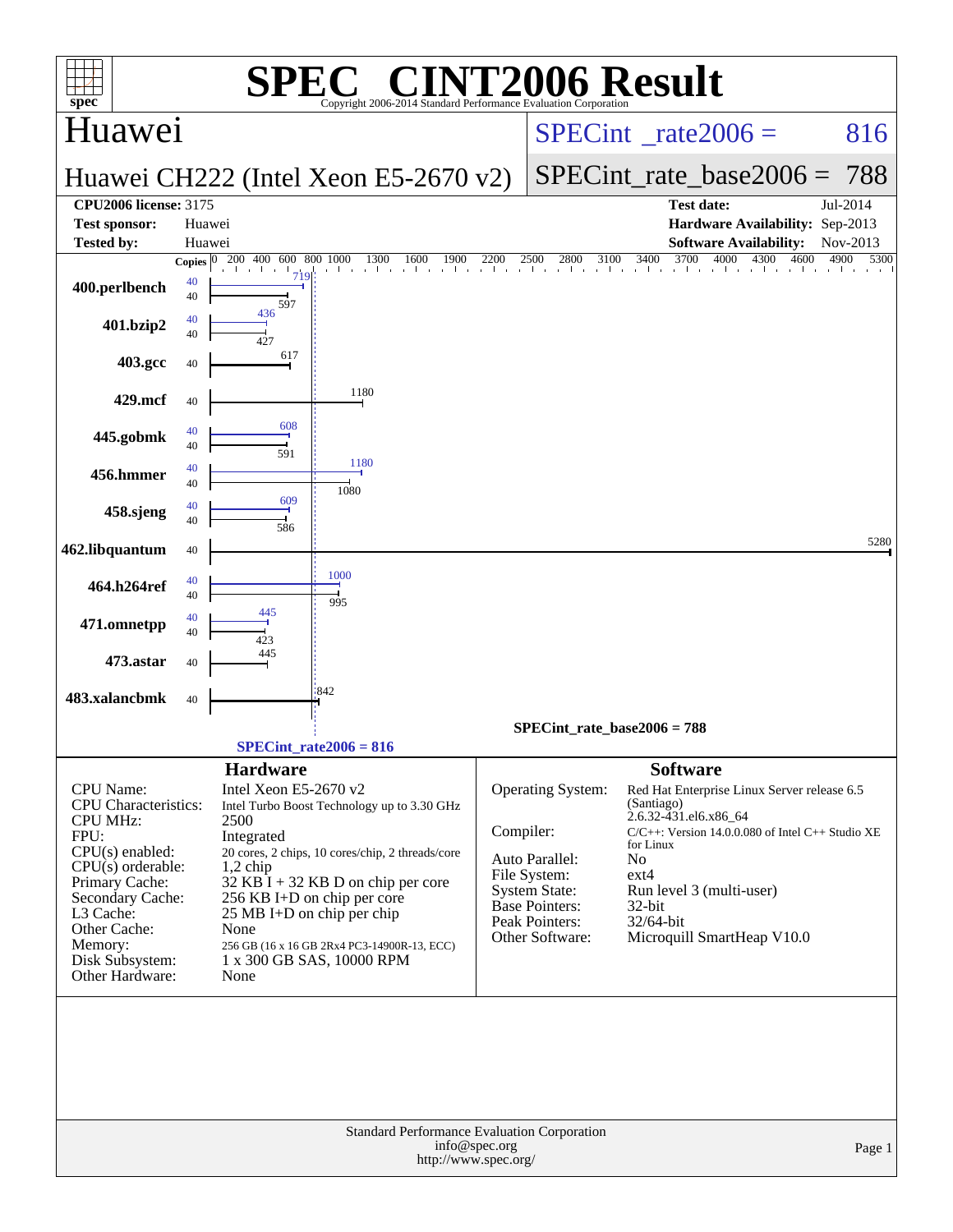

### Huawei

### SPECint rate $2006 = 816$

Huawei CH222 (Intel Xeon E5-2670 v2)

[SPECint\\_rate\\_base2006 =](http://www.spec.org/auto/cpu2006/Docs/result-fields.html#SPECintratebase2006) 788

**[CPU2006 license:](http://www.spec.org/auto/cpu2006/Docs/result-fields.html#CPU2006license)** 3175 **[Test date:](http://www.spec.org/auto/cpu2006/Docs/result-fields.html#Testdate)** Jul-2014

**[Test sponsor:](http://www.spec.org/auto/cpu2006/Docs/result-fields.html#Testsponsor)** Huawei **[Hardware Availability:](http://www.spec.org/auto/cpu2006/Docs/result-fields.html#HardwareAvailability)** Sep-2013 **[Tested by:](http://www.spec.org/auto/cpu2006/Docs/result-fields.html#Testedby)** Huawei **[Software Availability:](http://www.spec.org/auto/cpu2006/Docs/result-fields.html#SoftwareAvailability)** Nov-2013

#### **[Results Table](http://www.spec.org/auto/cpu2006/Docs/result-fields.html#ResultsTable)**

|                                                                                                          | <b>Base</b>   |                |       |                |       |                |                  | <b>Peak</b>   |                |              |                |              |                |              |
|----------------------------------------------------------------------------------------------------------|---------------|----------------|-------|----------------|-------|----------------|------------------|---------------|----------------|--------------|----------------|--------------|----------------|--------------|
| <b>Benchmark</b>                                                                                         | <b>Copies</b> | <b>Seconds</b> | Ratio | <b>Seconds</b> | Ratio | <b>Seconds</b> | Ratio            | <b>Copies</b> | <b>Seconds</b> | <b>Ratio</b> | <b>Seconds</b> | <b>Ratio</b> | <b>Seconds</b> | <b>Ratio</b> |
| 400.perlbench                                                                                            | 40            | 655            | 597   | 656            | 595   | 653            | 599 <sub>I</sub> | 40            | 543            | 719          | 545            | 717          | 542            | 721          |
| 401.bzip2                                                                                                | 40            | 905            | 426   | 903            | 427   | 903            | 427              | 40            | 885            | 436          | 886            | 436          | 888            | 435          |
| $403.\mathrm{gcc}$                                                                                       | 40            | 525            | 614   | 522            | 617   | 521            | 618              | 40            | 525            | 614          | 522            | 617          | 521            | 618          |
| $429$ .mcf                                                                                               | 40            | 308            | 1180  | 309            | 1180  | 309            | 1180             | 40            | 308            | 1180         | 309            | 1180         | 309            | 1180         |
| $445$ .gobm $k$                                                                                          | 40            | 710            | 591   | 712            | 589   | 703            | 597l             | 40            | 694            | 605          | 684            | 613          | 690            | 608          |
| 456.hmmer                                                                                                | 40            | 345            | 1080  | 346            | 1080  | 346            | 1080             | 40            | 317            | 1180         | 318            | <b>1180</b>  | 318            | 1170         |
| 458 sjeng                                                                                                | 40            | 828            | 584   | 826            | 586   | 825            | 586              | 40            | 799            | 606          | 794            | 609          | 787            | 615          |
| 462.libquantum                                                                                           | 40            | 157            | 5280  | 157            | 5280  | 157            | 5270             | 40            | 157            | 5280         | 157            | 5280         | 157            | 5270         |
| 464.h264ref                                                                                              | 40            | 893            | 992   | 888            | 997   | 890            | 995              | 40            | 880            | 1010         | 882            | 1000         | 881            | 1000         |
| 471.omnetpp                                                                                              | 40            | 591            | 423   | 591            | 423   | 592            | 423              | 40            | 561            | 445          | 565            | 442          | 560            | 447          |
| $473.$ astar                                                                                             | 40            | 631            | 445   | 631            | 445   | 633            | 444              | 40            | 631            | 445          | 631            | 445          | 633            | 444          |
| 483.xalancbmk                                                                                            | 40            | 328            | 842   | 328            | 841   | 328            | 842I             | 40            | 328            | 842          | 328            | 841          | 328            | 842          |
| Results appear in the order in which they were run. Bold underlined text indicates a median measurement. |               |                |       |                |       |                |                  |               |                |              |                |              |                |              |

#### **[Submit Notes](http://www.spec.org/auto/cpu2006/Docs/result-fields.html#SubmitNotes)**

 The numactl mechanism was used to bind copies to processors. The config file option 'submit' was used to generate numactl commands to bind each copy to a specific processor. For details, please see the config file.

### **[Operating System Notes](http://www.spec.org/auto/cpu2006/Docs/result-fields.html#OperatingSystemNotes)**

Stack size set to unlimited using "ulimit -s unlimited"

#### **[Platform Notes](http://www.spec.org/auto/cpu2006/Docs/result-fields.html#PlatformNotes)**

 BIOS configuration: Set Power Efficiency Mode to Custom Baseboard Management Controller used to adjust the fan speed to 100% Sysinfo program /spec/config/sysinfo.rev6818 \$Rev: 6818 \$ \$Date:: 2012-07-17 #\$ e86d102572650a6e4d596a3cee98f191 running on localhost Tue Jul 22 09:56:16 2014 This section contains SUT (System Under Test) info as seen by some common utilities. To remove or add to this section, see: <http://www.spec.org/cpu2006/Docs/config.html#sysinfo> From /proc/cpuinfo model name : Intel(R) Xeon(R) CPU E5-2670 v2 @ 2.50GHz 2 "physical id"s (chips) 40 "processors" cores, siblings (Caution: counting these is hw and system dependent. The

following excerpts from /proc/cpuinfo might not be reliable. Use with Continued on next page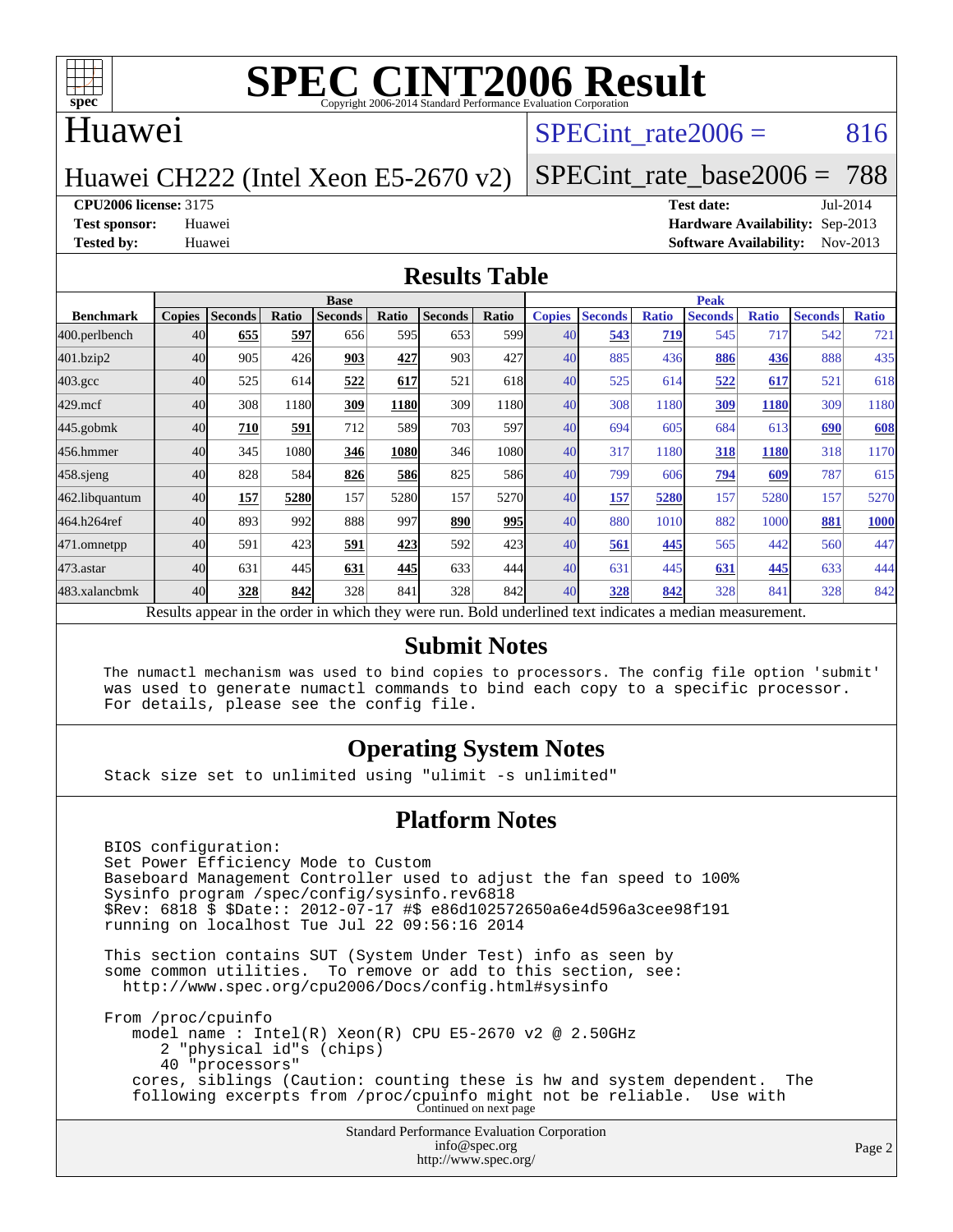

### Huawei

SPECint rate $2006 = 816$ 

Huawei CH222 (Intel Xeon E5-2670 v2)

[SPECint\\_rate\\_base2006 =](http://www.spec.org/auto/cpu2006/Docs/result-fields.html#SPECintratebase2006) 788

**[CPU2006 license:](http://www.spec.org/auto/cpu2006/Docs/result-fields.html#CPU2006license)** 3175 **[Test date:](http://www.spec.org/auto/cpu2006/Docs/result-fields.html#Testdate)** Jul-2014 **[Test sponsor:](http://www.spec.org/auto/cpu2006/Docs/result-fields.html#Testsponsor)** Huawei **[Hardware Availability:](http://www.spec.org/auto/cpu2006/Docs/result-fields.html#HardwareAvailability)** Sep-2013 **[Tested by:](http://www.spec.org/auto/cpu2006/Docs/result-fields.html#Testedby)** Huawei **[Software Availability:](http://www.spec.org/auto/cpu2006/Docs/result-fields.html#SoftwareAvailability)** Nov-2013

#### **[Platform Notes \(Continued\)](http://www.spec.org/auto/cpu2006/Docs/result-fields.html#PlatformNotes)**

 caution.) cpu cores : 10 siblings : 20 physical 0: cores 0 1 2 3 4 8 9 10 11 12 physical 1: cores 0 1 2 3 4 8 9 10 11 12 cache size : 25600 KB From /proc/meminfo MemTotal: 264478184 kB HugePages\_Total: 0<br>Hugepagesize: 2048 kB Hugepagesize: /usr/bin/lsb\_release -d Red Hat Enterprise Linux Server release 6.5 (Santiago) From /etc/\*release\* /etc/\*version\* redhat-release: Red Hat Enterprise Linux Server release 6.5 (Santiago) system-release: Red Hat Enterprise Linux Server release 6.5 (Santiago) system-release-cpe: cpe:/o:redhat:enterprise\_linux:6server:ga:server uname -a: Linux localhost 2.6.32-431.el6.x86\_64 #1 SMP Sun Nov 10 22:19:54 EST 2013 x86\_64 x86\_64 x86\_64 GNU/Linux run-level 3 Jul 21 11:35 SPEC is set to: /spec<br>Filesystem Type Filesystem Type Size Used Avail Use% Mounted on<br>
/dev/sda2 ext4 272G 28G 230G 11% / 28G 230G 11% / Additional information from dmidecode: BIOS Insyde Corp. RMIBV629 05/12/2014 Memory: 4x Hynix HMT42GR7AFR4C-RD 16 GB 1866 MHz 2 rank 8x NO DIMM NO DIMM 12x Samsung M393B2G70DB0-CMA 16 GB 1866 MHz 2 rank (End of data from sysinfo program) **[General Notes](http://www.spec.org/auto/cpu2006/Docs/result-fields.html#GeneralNotes)** Environment variables set by runspec before the start of the run: LD\_LIBRARY\_PATH = "/spec/libs/32:/spec/libs/64:/spec/sh" Binaries compiled on a system with 1x Core i7-860 CPU + 8GB memory using RedHat EL 6.4 Transparent Huge Pages enabled with: echo always > /sys/kernel/mm/redhat\_transparent\_hugepage/enabled Filesystem page cache cleared with:<br>echo 1> /proc/sys/vm/drop cac /proc/sys/vm/drop\_caches runspec command invoked through numactl i.e.: Continued on next page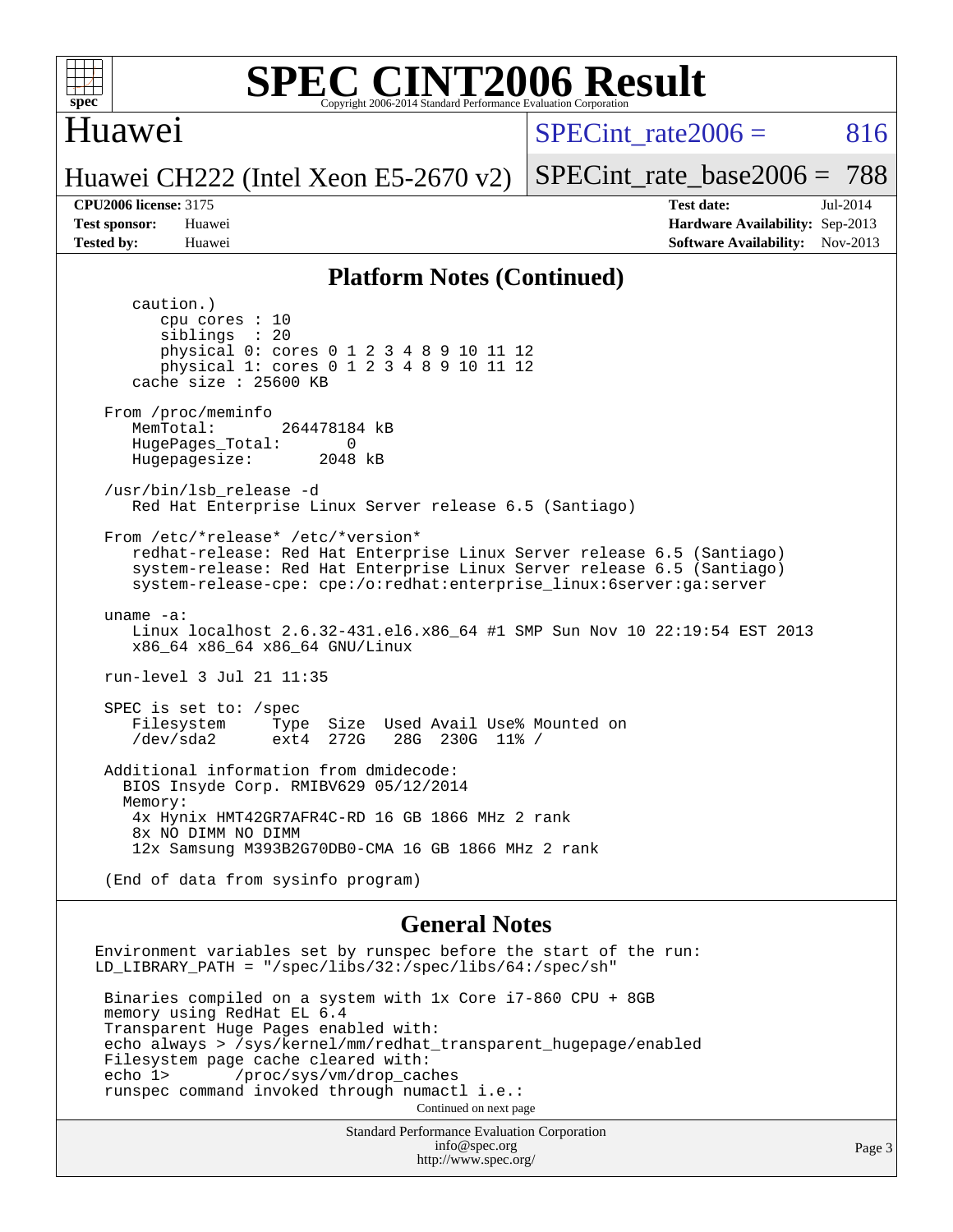

### Huawei

SPECint rate $2006 = 816$ 

#### Huawei CH222 (Intel Xeon E5-2670 v2)

#### **[CPU2006 license:](http://www.spec.org/auto/cpu2006/Docs/result-fields.html#CPU2006license)** 3175 **[Test date:](http://www.spec.org/auto/cpu2006/Docs/result-fields.html#Testdate)** Jul-2014

[SPECint\\_rate\\_base2006 =](http://www.spec.org/auto/cpu2006/Docs/result-fields.html#SPECintratebase2006) 788

**[Test sponsor:](http://www.spec.org/auto/cpu2006/Docs/result-fields.html#Testsponsor)** Huawei **[Hardware Availability:](http://www.spec.org/auto/cpu2006/Docs/result-fields.html#HardwareAvailability)** Sep-2013 **[Tested by:](http://www.spec.org/auto/cpu2006/Docs/result-fields.html#Testedby)** Huawei **[Software Availability:](http://www.spec.org/auto/cpu2006/Docs/result-fields.html#SoftwareAvailability)** Nov-2013

#### **[General Notes \(Continued\)](http://www.spec.org/auto/cpu2006/Docs/result-fields.html#GeneralNotes)**

numactl --interleave=all runspec <etc>

# **[Base Compiler Invocation](http://www.spec.org/auto/cpu2006/Docs/result-fields.html#BaseCompilerInvocation)**

[C benchmarks](http://www.spec.org/auto/cpu2006/Docs/result-fields.html#Cbenchmarks): [icc -m32](http://www.spec.org/cpu2006/results/res2014q3/cpu2006-20140725-30566.flags.html#user_CCbase_intel_icc_5ff4a39e364c98233615fdd38438c6f2)

[C++ benchmarks:](http://www.spec.org/auto/cpu2006/Docs/result-fields.html#CXXbenchmarks) [icpc -m32](http://www.spec.org/cpu2006/results/res2014q3/cpu2006-20140725-30566.flags.html#user_CXXbase_intel_icpc_4e5a5ef1a53fd332b3c49e69c3330699)

**[Base Portability Flags](http://www.spec.org/auto/cpu2006/Docs/result-fields.html#BasePortabilityFlags)**

 400.perlbench: [-DSPEC\\_CPU\\_LINUX\\_IA32](http://www.spec.org/cpu2006/results/res2014q3/cpu2006-20140725-30566.flags.html#b400.perlbench_baseCPORTABILITY_DSPEC_CPU_LINUX_IA32) 462.libquantum: [-DSPEC\\_CPU\\_LINUX](http://www.spec.org/cpu2006/results/res2014q3/cpu2006-20140725-30566.flags.html#b462.libquantum_baseCPORTABILITY_DSPEC_CPU_LINUX) 483.xalancbmk: [-DSPEC\\_CPU\\_LINUX](http://www.spec.org/cpu2006/results/res2014q3/cpu2006-20140725-30566.flags.html#b483.xalancbmk_baseCXXPORTABILITY_DSPEC_CPU_LINUX)

# **[Base Optimization Flags](http://www.spec.org/auto/cpu2006/Docs/result-fields.html#BaseOptimizationFlags)**

[C benchmarks](http://www.spec.org/auto/cpu2006/Docs/result-fields.html#Cbenchmarks):

[-xSSE4.2](http://www.spec.org/cpu2006/results/res2014q3/cpu2006-20140725-30566.flags.html#user_CCbase_f-xSSE42_f91528193cf0b216347adb8b939d4107) [-ipo](http://www.spec.org/cpu2006/results/res2014q3/cpu2006-20140725-30566.flags.html#user_CCbase_f-ipo) [-O3](http://www.spec.org/cpu2006/results/res2014q3/cpu2006-20140725-30566.flags.html#user_CCbase_f-O3) [-no-prec-div](http://www.spec.org/cpu2006/results/res2014q3/cpu2006-20140725-30566.flags.html#user_CCbase_f-no-prec-div) [-opt-prefetch](http://www.spec.org/cpu2006/results/res2014q3/cpu2006-20140725-30566.flags.html#user_CCbase_f-opt-prefetch) [-opt-mem-layout-trans=3](http://www.spec.org/cpu2006/results/res2014q3/cpu2006-20140725-30566.flags.html#user_CCbase_f-opt-mem-layout-trans_a7b82ad4bd7abf52556d4961a2ae94d5)

[C++ benchmarks:](http://www.spec.org/auto/cpu2006/Docs/result-fields.html#CXXbenchmarks)

[-xSSE4.2](http://www.spec.org/cpu2006/results/res2014q3/cpu2006-20140725-30566.flags.html#user_CXXbase_f-xSSE42_f91528193cf0b216347adb8b939d4107) [-ipo](http://www.spec.org/cpu2006/results/res2014q3/cpu2006-20140725-30566.flags.html#user_CXXbase_f-ipo) [-O3](http://www.spec.org/cpu2006/results/res2014q3/cpu2006-20140725-30566.flags.html#user_CXXbase_f-O3) [-no-prec-div](http://www.spec.org/cpu2006/results/res2014q3/cpu2006-20140725-30566.flags.html#user_CXXbase_f-no-prec-div) [-opt-prefetch](http://www.spec.org/cpu2006/results/res2014q3/cpu2006-20140725-30566.flags.html#user_CXXbase_f-opt-prefetch) [-opt-mem-layout-trans=3](http://www.spec.org/cpu2006/results/res2014q3/cpu2006-20140725-30566.flags.html#user_CXXbase_f-opt-mem-layout-trans_a7b82ad4bd7abf52556d4961a2ae94d5) [-Wl,-z,muldefs](http://www.spec.org/cpu2006/results/res2014q3/cpu2006-20140725-30566.flags.html#user_CXXbase_link_force_multiple1_74079c344b956b9658436fd1b6dd3a8a) [-L/sh -lsmartheap](http://www.spec.org/cpu2006/results/res2014q3/cpu2006-20140725-30566.flags.html#user_CXXbase_SmartHeap_32f6c82aa1ed9c52345d30cf6e4a0499)

# **[Base Other Flags](http://www.spec.org/auto/cpu2006/Docs/result-fields.html#BaseOtherFlags)**

[C benchmarks](http://www.spec.org/auto/cpu2006/Docs/result-fields.html#Cbenchmarks):

403.gcc: [-Dalloca=\\_alloca](http://www.spec.org/cpu2006/results/res2014q3/cpu2006-20140725-30566.flags.html#b403.gcc_baseEXTRA_CFLAGS_Dalloca_be3056838c12de2578596ca5467af7f3)

# **[Peak Compiler Invocation](http://www.spec.org/auto/cpu2006/Docs/result-fields.html#PeakCompilerInvocation)**

[C benchmarks \(except as noted below\)](http://www.spec.org/auto/cpu2006/Docs/result-fields.html#Cbenchmarksexceptasnotedbelow):

[icc -m32](http://www.spec.org/cpu2006/results/res2014q3/cpu2006-20140725-30566.flags.html#user_CCpeak_intel_icc_5ff4a39e364c98233615fdd38438c6f2)

400.perlbench: [icc -m64](http://www.spec.org/cpu2006/results/res2014q3/cpu2006-20140725-30566.flags.html#user_peakCCLD400_perlbench_intel_icc_64bit_bda6cc9af1fdbb0edc3795bac97ada53)

401.bzip2: [icc -m64](http://www.spec.org/cpu2006/results/res2014q3/cpu2006-20140725-30566.flags.html#user_peakCCLD401_bzip2_intel_icc_64bit_bda6cc9af1fdbb0edc3795bac97ada53)

456.hmmer: [icc -m64](http://www.spec.org/cpu2006/results/res2014q3/cpu2006-20140725-30566.flags.html#user_peakCCLD456_hmmer_intel_icc_64bit_bda6cc9af1fdbb0edc3795bac97ada53)

Continued on next page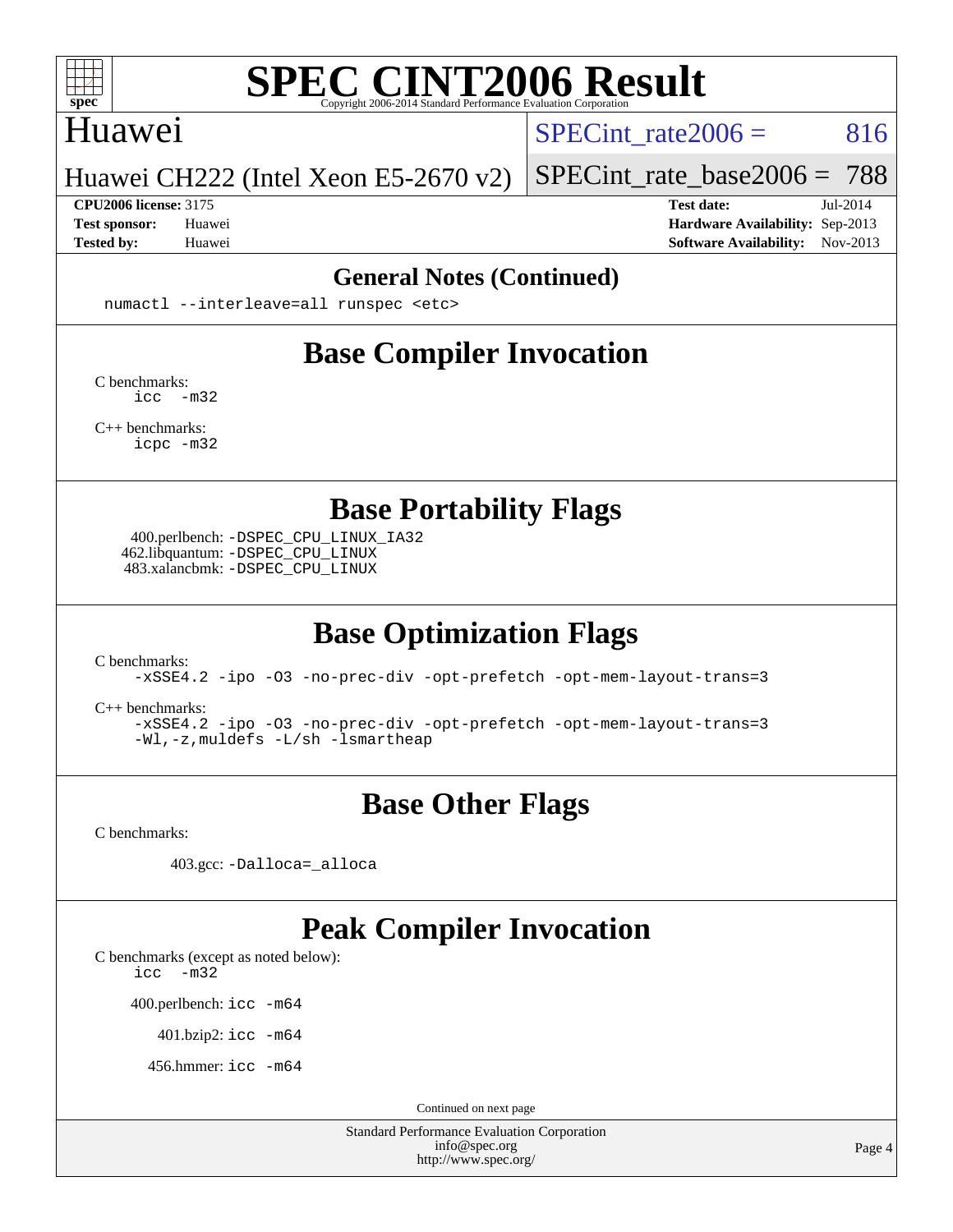

## Huawei

SPECint rate $2006 = 816$ 

[SPECint\\_rate\\_base2006 =](http://www.spec.org/auto/cpu2006/Docs/result-fields.html#SPECintratebase2006) 788

Huawei CH222 (Intel Xeon E5-2670 v2)

**[CPU2006 license:](http://www.spec.org/auto/cpu2006/Docs/result-fields.html#CPU2006license)** 3175 **[Test date:](http://www.spec.org/auto/cpu2006/Docs/result-fields.html#Testdate)** Jul-2014 **[Test sponsor:](http://www.spec.org/auto/cpu2006/Docs/result-fields.html#Testsponsor)** Huawei **[Hardware Availability:](http://www.spec.org/auto/cpu2006/Docs/result-fields.html#HardwareAvailability)** Sep-2013 **[Tested by:](http://www.spec.org/auto/cpu2006/Docs/result-fields.html#Testedby)** Huawei **[Software Availability:](http://www.spec.org/auto/cpu2006/Docs/result-fields.html#SoftwareAvailability)** Nov-2013

# **[Peak Compiler Invocation \(Continued\)](http://www.spec.org/auto/cpu2006/Docs/result-fields.html#PeakCompilerInvocation)**

458.sjeng: [icc -m64](http://www.spec.org/cpu2006/results/res2014q3/cpu2006-20140725-30566.flags.html#user_peakCCLD458_sjeng_intel_icc_64bit_bda6cc9af1fdbb0edc3795bac97ada53)

[C++ benchmarks:](http://www.spec.org/auto/cpu2006/Docs/result-fields.html#CXXbenchmarks) [icpc -m32](http://www.spec.org/cpu2006/results/res2014q3/cpu2006-20140725-30566.flags.html#user_CXXpeak_intel_icpc_4e5a5ef1a53fd332b3c49e69c3330699)

**[Peak Portability Flags](http://www.spec.org/auto/cpu2006/Docs/result-fields.html#PeakPortabilityFlags)**

 400.perlbench: [-DSPEC\\_CPU\\_LP64](http://www.spec.org/cpu2006/results/res2014q3/cpu2006-20140725-30566.flags.html#b400.perlbench_peakCPORTABILITY_DSPEC_CPU_LP64) [-DSPEC\\_CPU\\_LINUX\\_X64](http://www.spec.org/cpu2006/results/res2014q3/cpu2006-20140725-30566.flags.html#b400.perlbench_peakCPORTABILITY_DSPEC_CPU_LINUX_X64) 401.bzip2: [-DSPEC\\_CPU\\_LP64](http://www.spec.org/cpu2006/results/res2014q3/cpu2006-20140725-30566.flags.html#suite_peakCPORTABILITY401_bzip2_DSPEC_CPU_LP64) 456.hmmer: [-DSPEC\\_CPU\\_LP64](http://www.spec.org/cpu2006/results/res2014q3/cpu2006-20140725-30566.flags.html#suite_peakCPORTABILITY456_hmmer_DSPEC_CPU_LP64) 458.sjeng: [-DSPEC\\_CPU\\_LP64](http://www.spec.org/cpu2006/results/res2014q3/cpu2006-20140725-30566.flags.html#suite_peakCPORTABILITY458_sjeng_DSPEC_CPU_LP64) 462.libquantum: [-DSPEC\\_CPU\\_LINUX](http://www.spec.org/cpu2006/results/res2014q3/cpu2006-20140725-30566.flags.html#b462.libquantum_peakCPORTABILITY_DSPEC_CPU_LINUX) 483.xalancbmk: [-DSPEC\\_CPU\\_LINUX](http://www.spec.org/cpu2006/results/res2014q3/cpu2006-20140725-30566.flags.html#b483.xalancbmk_peakCXXPORTABILITY_DSPEC_CPU_LINUX)

# **[Peak Optimization Flags](http://www.spec.org/auto/cpu2006/Docs/result-fields.html#PeakOptimizationFlags)**

[C benchmarks](http://www.spec.org/auto/cpu2006/Docs/result-fields.html#Cbenchmarks):

 400.perlbench: [-xSSE4.2](http://www.spec.org/cpu2006/results/res2014q3/cpu2006-20140725-30566.flags.html#user_peakPASS2_CFLAGSPASS2_LDCFLAGS400_perlbench_f-xSSE42_f91528193cf0b216347adb8b939d4107)(pass 2) [-prof-gen](http://www.spec.org/cpu2006/results/res2014q3/cpu2006-20140725-30566.flags.html#user_peakPASS1_CFLAGSPASS1_LDCFLAGS400_perlbench_prof_gen_e43856698f6ca7b7e442dfd80e94a8fc)(pass 1) [-ipo](http://www.spec.org/cpu2006/results/res2014q3/cpu2006-20140725-30566.flags.html#user_peakPASS2_CFLAGSPASS2_LDCFLAGS400_perlbench_f-ipo)(pass 2) [-O3](http://www.spec.org/cpu2006/results/res2014q3/cpu2006-20140725-30566.flags.html#user_peakPASS2_CFLAGSPASS2_LDCFLAGS400_perlbench_f-O3)(pass 2) [-no-prec-div](http://www.spec.org/cpu2006/results/res2014q3/cpu2006-20140725-30566.flags.html#user_peakPASS2_CFLAGSPASS2_LDCFLAGS400_perlbench_f-no-prec-div)(pass 2) [-prof-use](http://www.spec.org/cpu2006/results/res2014q3/cpu2006-20140725-30566.flags.html#user_peakPASS2_CFLAGSPASS2_LDCFLAGS400_perlbench_prof_use_bccf7792157ff70d64e32fe3e1250b55)(pass 2) [-auto-ilp32](http://www.spec.org/cpu2006/results/res2014q3/cpu2006-20140725-30566.flags.html#user_peakCOPTIMIZE400_perlbench_f-auto-ilp32) 401.bzip2: [-xSSE4.2](http://www.spec.org/cpu2006/results/res2014q3/cpu2006-20140725-30566.flags.html#user_peakPASS2_CFLAGSPASS2_LDCFLAGS401_bzip2_f-xSSE42_f91528193cf0b216347adb8b939d4107)(pass 2) [-prof-gen](http://www.spec.org/cpu2006/results/res2014q3/cpu2006-20140725-30566.flags.html#user_peakPASS1_CFLAGSPASS1_LDCFLAGS401_bzip2_prof_gen_e43856698f6ca7b7e442dfd80e94a8fc)(pass 1) [-ipo](http://www.spec.org/cpu2006/results/res2014q3/cpu2006-20140725-30566.flags.html#user_peakPASS2_CFLAGSPASS2_LDCFLAGS401_bzip2_f-ipo)(pass 2) [-O3](http://www.spec.org/cpu2006/results/res2014q3/cpu2006-20140725-30566.flags.html#user_peakPASS2_CFLAGSPASS2_LDCFLAGS401_bzip2_f-O3)(pass 2) [-no-prec-div](http://www.spec.org/cpu2006/results/res2014q3/cpu2006-20140725-30566.flags.html#user_peakPASS2_CFLAGSPASS2_LDCFLAGS401_bzip2_f-no-prec-div)(pass 2) [-prof-use](http://www.spec.org/cpu2006/results/res2014q3/cpu2006-20140725-30566.flags.html#user_peakPASS2_CFLAGSPASS2_LDCFLAGS401_bzip2_prof_use_bccf7792157ff70d64e32fe3e1250b55)(pass 2) [-opt-prefetch](http://www.spec.org/cpu2006/results/res2014q3/cpu2006-20140725-30566.flags.html#user_peakCOPTIMIZE401_bzip2_f-opt-prefetch) [-auto-ilp32](http://www.spec.org/cpu2006/results/res2014q3/cpu2006-20140725-30566.flags.html#user_peakCOPTIMIZE401_bzip2_f-auto-ilp32) [-ansi-alias](http://www.spec.org/cpu2006/results/res2014q3/cpu2006-20140725-30566.flags.html#user_peakCOPTIMIZE401_bzip2_f-ansi-alias)  $403.\text{gcc: basepeak}$  = yes  $429$ .mcf: basepeak = yes 445.gobmk: [-xSSE4.2](http://www.spec.org/cpu2006/results/res2014q3/cpu2006-20140725-30566.flags.html#user_peakPASS2_CFLAGSPASS2_LDCFLAGS445_gobmk_f-xSSE42_f91528193cf0b216347adb8b939d4107)(pass 2) [-prof-gen](http://www.spec.org/cpu2006/results/res2014q3/cpu2006-20140725-30566.flags.html#user_peakPASS1_CFLAGSPASS1_LDCFLAGS445_gobmk_prof_gen_e43856698f6ca7b7e442dfd80e94a8fc)(pass 1) [-prof-use](http://www.spec.org/cpu2006/results/res2014q3/cpu2006-20140725-30566.flags.html#user_peakPASS2_CFLAGSPASS2_LDCFLAGS445_gobmk_prof_use_bccf7792157ff70d64e32fe3e1250b55)(pass 2) [-ansi-alias](http://www.spec.org/cpu2006/results/res2014q3/cpu2006-20140725-30566.flags.html#user_peakCOPTIMIZE445_gobmk_f-ansi-alias) [-opt-mem-layout-trans=3](http://www.spec.org/cpu2006/results/res2014q3/cpu2006-20140725-30566.flags.html#user_peakCOPTIMIZE445_gobmk_f-opt-mem-layout-trans_a7b82ad4bd7abf52556d4961a2ae94d5) 456.hmmer: [-xSSE4.2](http://www.spec.org/cpu2006/results/res2014q3/cpu2006-20140725-30566.flags.html#user_peakCOPTIMIZE456_hmmer_f-xSSE42_f91528193cf0b216347adb8b939d4107) [-ipo](http://www.spec.org/cpu2006/results/res2014q3/cpu2006-20140725-30566.flags.html#user_peakCOPTIMIZE456_hmmer_f-ipo) [-O3](http://www.spec.org/cpu2006/results/res2014q3/cpu2006-20140725-30566.flags.html#user_peakCOPTIMIZE456_hmmer_f-O3) [-no-prec-div](http://www.spec.org/cpu2006/results/res2014q3/cpu2006-20140725-30566.flags.html#user_peakCOPTIMIZE456_hmmer_f-no-prec-div) [-unroll2](http://www.spec.org/cpu2006/results/res2014q3/cpu2006-20140725-30566.flags.html#user_peakCOPTIMIZE456_hmmer_f-unroll_784dae83bebfb236979b41d2422d7ec2) [-auto-ilp32](http://www.spec.org/cpu2006/results/res2014q3/cpu2006-20140725-30566.flags.html#user_peakCOPTIMIZE456_hmmer_f-auto-ilp32) 458.sjeng: [-xSSE4.2](http://www.spec.org/cpu2006/results/res2014q3/cpu2006-20140725-30566.flags.html#user_peakPASS2_CFLAGSPASS2_LDCFLAGS458_sjeng_f-xSSE42_f91528193cf0b216347adb8b939d4107)(pass 2) [-prof-gen](http://www.spec.org/cpu2006/results/res2014q3/cpu2006-20140725-30566.flags.html#user_peakPASS1_CFLAGSPASS1_LDCFLAGS458_sjeng_prof_gen_e43856698f6ca7b7e442dfd80e94a8fc)(pass 1) [-ipo](http://www.spec.org/cpu2006/results/res2014q3/cpu2006-20140725-30566.flags.html#user_peakPASS2_CFLAGSPASS2_LDCFLAGS458_sjeng_f-ipo)(pass 2) [-O3](http://www.spec.org/cpu2006/results/res2014q3/cpu2006-20140725-30566.flags.html#user_peakPASS2_CFLAGSPASS2_LDCFLAGS458_sjeng_f-O3)(pass 2) [-no-prec-div](http://www.spec.org/cpu2006/results/res2014q3/cpu2006-20140725-30566.flags.html#user_peakPASS2_CFLAGSPASS2_LDCFLAGS458_sjeng_f-no-prec-div)(pass 2) [-prof-use](http://www.spec.org/cpu2006/results/res2014q3/cpu2006-20140725-30566.flags.html#user_peakPASS2_CFLAGSPASS2_LDCFLAGS458_sjeng_prof_use_bccf7792157ff70d64e32fe3e1250b55)(pass 2) [-unroll4](http://www.spec.org/cpu2006/results/res2014q3/cpu2006-20140725-30566.flags.html#user_peakCOPTIMIZE458_sjeng_f-unroll_4e5e4ed65b7fd20bdcd365bec371b81f) [-auto-ilp32](http://www.spec.org/cpu2006/results/res2014q3/cpu2006-20140725-30566.flags.html#user_peakCOPTIMIZE458_sjeng_f-auto-ilp32)  $462$ .libquantum: basepeak = yes 464.h264ref: [-xSSE4.2](http://www.spec.org/cpu2006/results/res2014q3/cpu2006-20140725-30566.flags.html#user_peakPASS2_CFLAGSPASS2_LDCFLAGS464_h264ref_f-xSSE42_f91528193cf0b216347adb8b939d4107)(pass 2) [-prof-gen](http://www.spec.org/cpu2006/results/res2014q3/cpu2006-20140725-30566.flags.html#user_peakPASS1_CFLAGSPASS1_LDCFLAGS464_h264ref_prof_gen_e43856698f6ca7b7e442dfd80e94a8fc)(pass 1) [-ipo](http://www.spec.org/cpu2006/results/res2014q3/cpu2006-20140725-30566.flags.html#user_peakPASS2_CFLAGSPASS2_LDCFLAGS464_h264ref_f-ipo)(pass 2) [-O3](http://www.spec.org/cpu2006/results/res2014q3/cpu2006-20140725-30566.flags.html#user_peakPASS2_CFLAGSPASS2_LDCFLAGS464_h264ref_f-O3)(pass 2) [-no-prec-div](http://www.spec.org/cpu2006/results/res2014q3/cpu2006-20140725-30566.flags.html#user_peakPASS2_CFLAGSPASS2_LDCFLAGS464_h264ref_f-no-prec-div)(pass 2) [-prof-use](http://www.spec.org/cpu2006/results/res2014q3/cpu2006-20140725-30566.flags.html#user_peakPASS2_CFLAGSPASS2_LDCFLAGS464_h264ref_prof_use_bccf7792157ff70d64e32fe3e1250b55)(pass 2) [-unroll2](http://www.spec.org/cpu2006/results/res2014q3/cpu2006-20140725-30566.flags.html#user_peakCOPTIMIZE464_h264ref_f-unroll_784dae83bebfb236979b41d2422d7ec2) [-ansi-alias](http://www.spec.org/cpu2006/results/res2014q3/cpu2006-20140725-30566.flags.html#user_peakCOPTIMIZE464_h264ref_f-ansi-alias)

Continued on next page